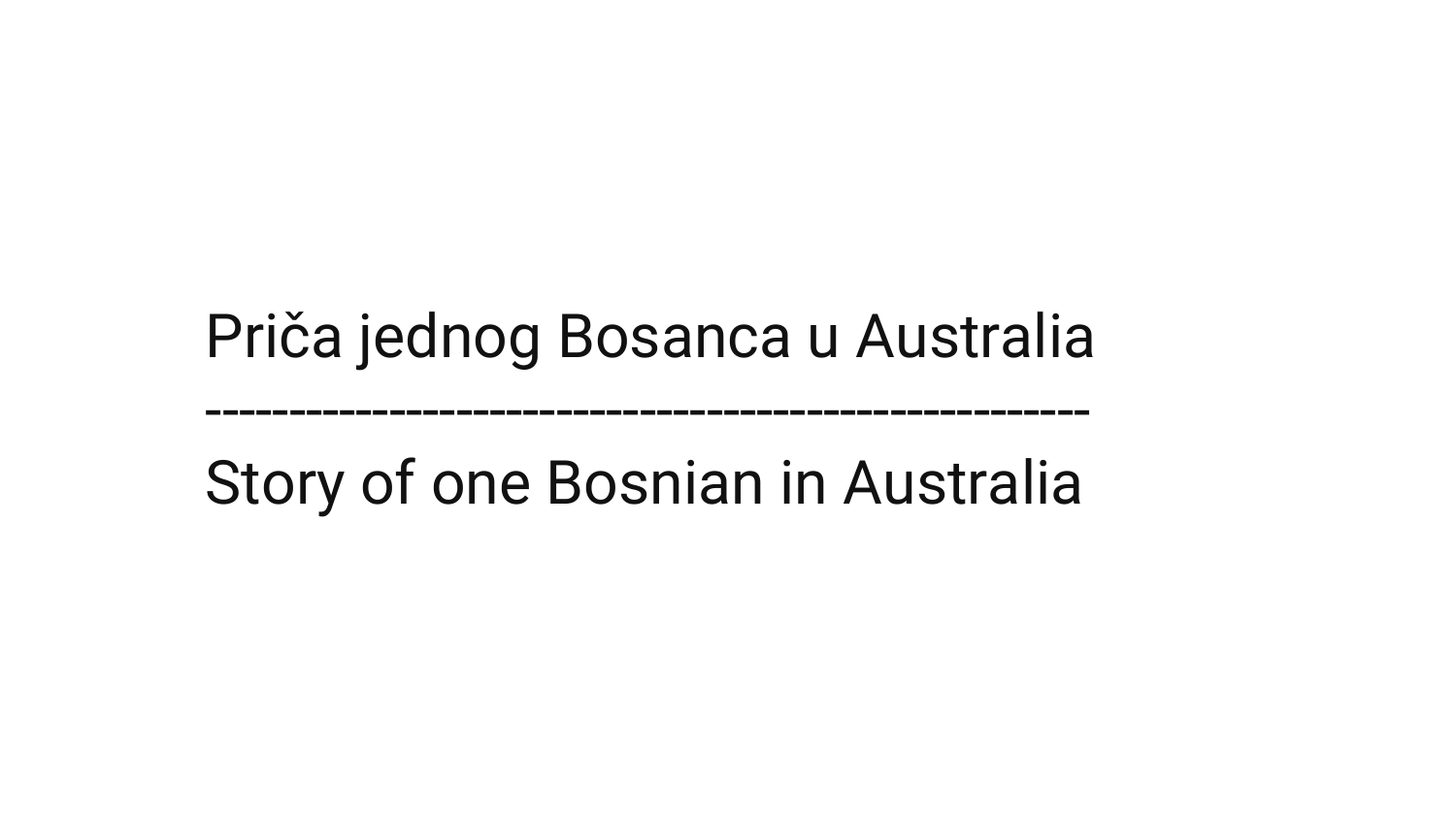

## Who are we?

- Survivor led organization that specializes in working with male survivors of child sexual assault and their supporters
- Charity & non-government organization (established in 2012 before the Royal Commission)
- Funded by the Commonwealth Government (DSS) and the NSW Government (DCJ & NSW Health) to provide free services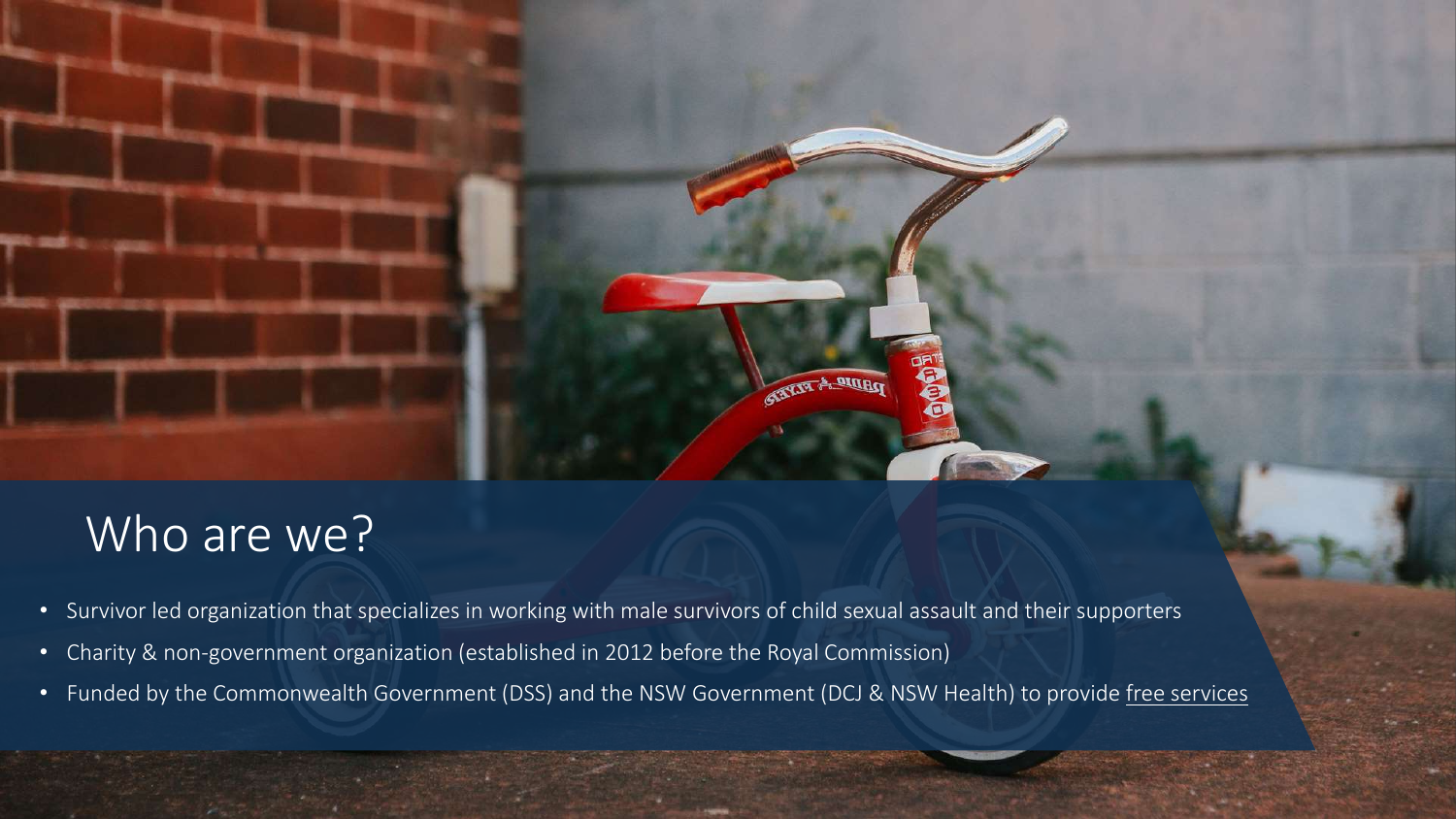

# Vision & Purpose

- **Purpose -** To build a support network that gives voice and agency to male survivors and their supporters.
- Vision A world in which male survivors of childhood sexual abuse can easily access support and find understanding and acceptance.
- Values Hope, Dignity, Connection and Community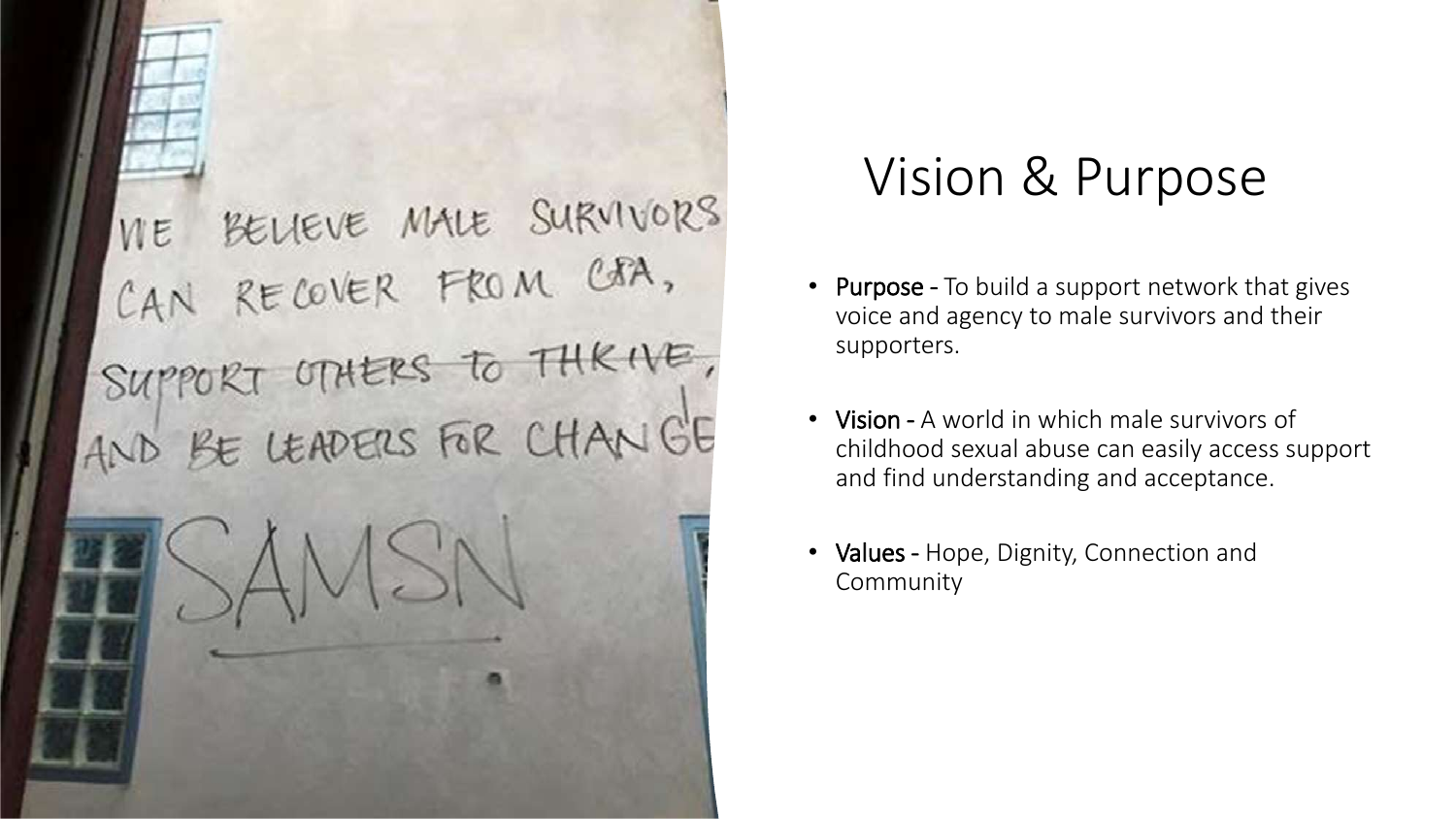## **A little bit of my journey:**

■ Left Bosnia due to war and moved to Austria for about a year

- ❑ Arrived in Australia in 1993 at 12 years old and grew up in Wollongong
- $\Box$  Got introduced to STARTTS through their camps for refugees
- ❑ Studied Bachelor of Social Work in Albury/Wodonga
- ❑ Moved to Melbourne with first boyfriend and lived there for 5/6 years
- ❑ Went for an adventure to United Kingdom for a year, met long-term partner so stayed for 8 years
- $\Box$  Returned to live in Australia in 2015 and settled in Sydney pandemic has brought my best friend and myself together so now we are getting married in August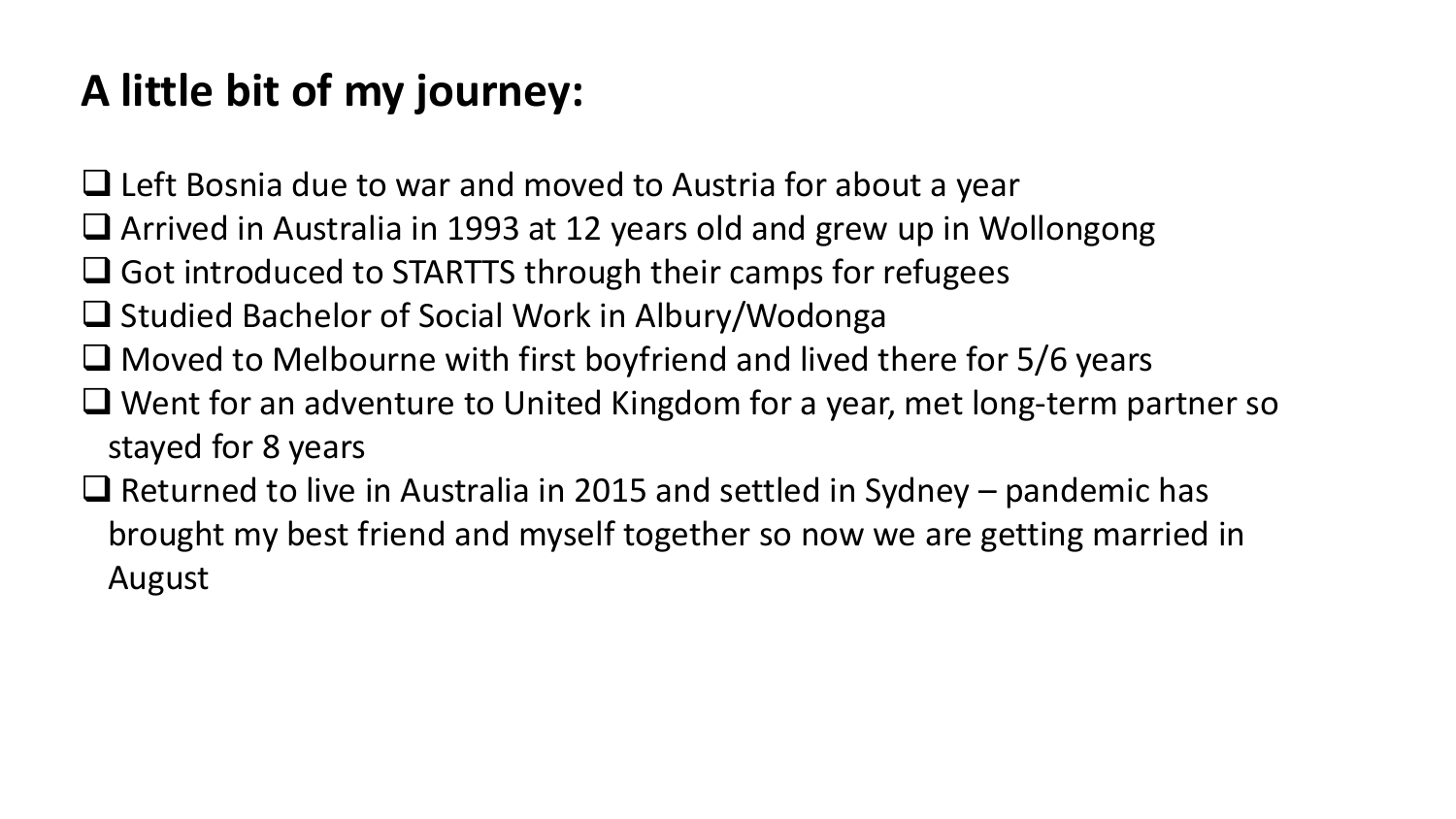#### **Coming Out**

❑ **While at University, I first came out to a friend while she was making a sandwich**

❑ **Came out to my mother as Bisexual while playing cards** 

❑ **Accepted being Gay when living in Melbourne with friends and allies**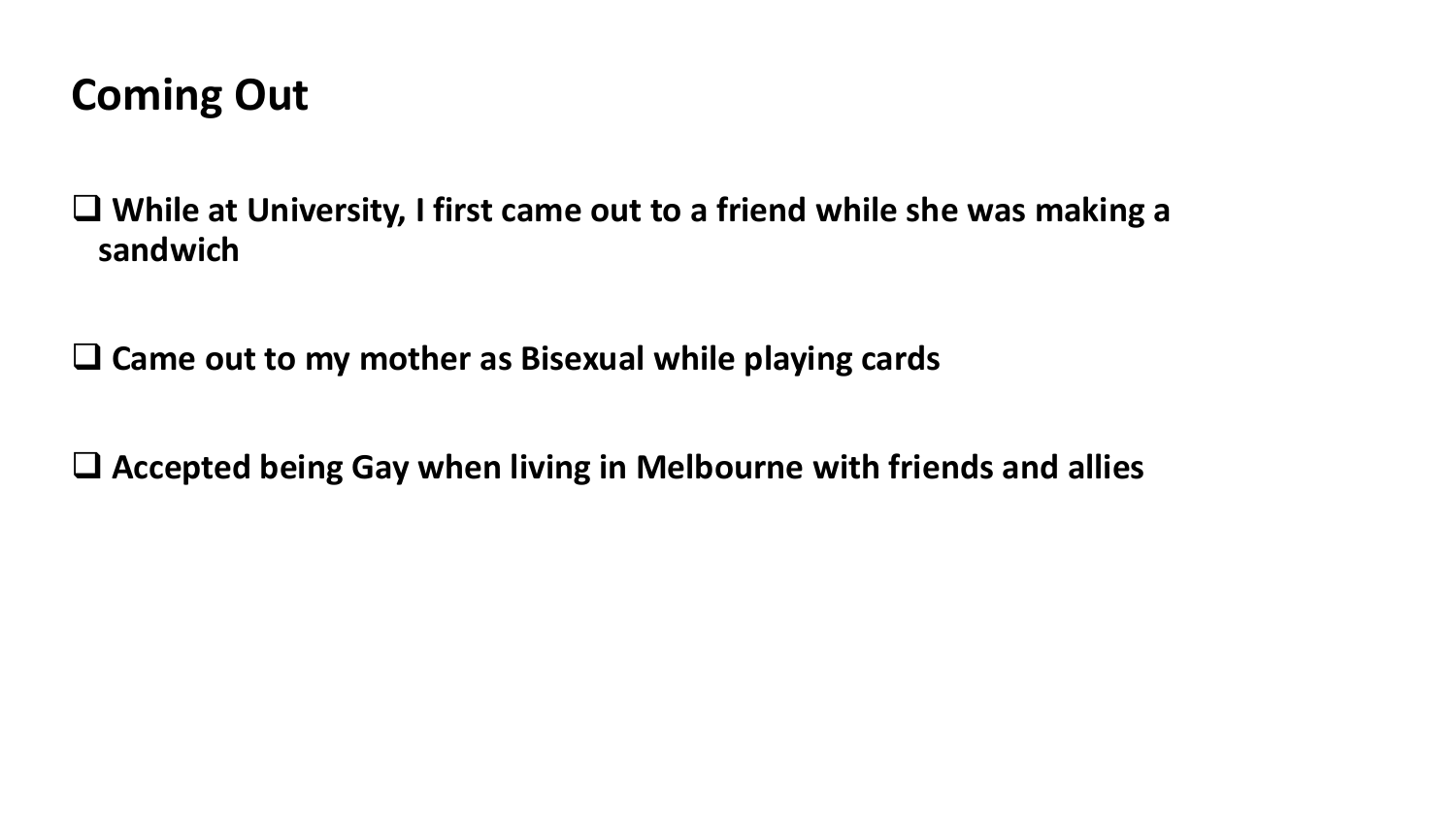### **Bosnian Community**

❑ Being LGBTQIA+ is seen as bad, evil, disgusting and it's not generally talked about

- ❑ Being open about your sexuality means you are bringing punishment and banishment to yourself and the whole family – it's easy to talk behind your back and for people to be ignored
- ❑ Although my parents and family have often sheltered me from these matters, I know they have experienced this in the Bosnian community and within the family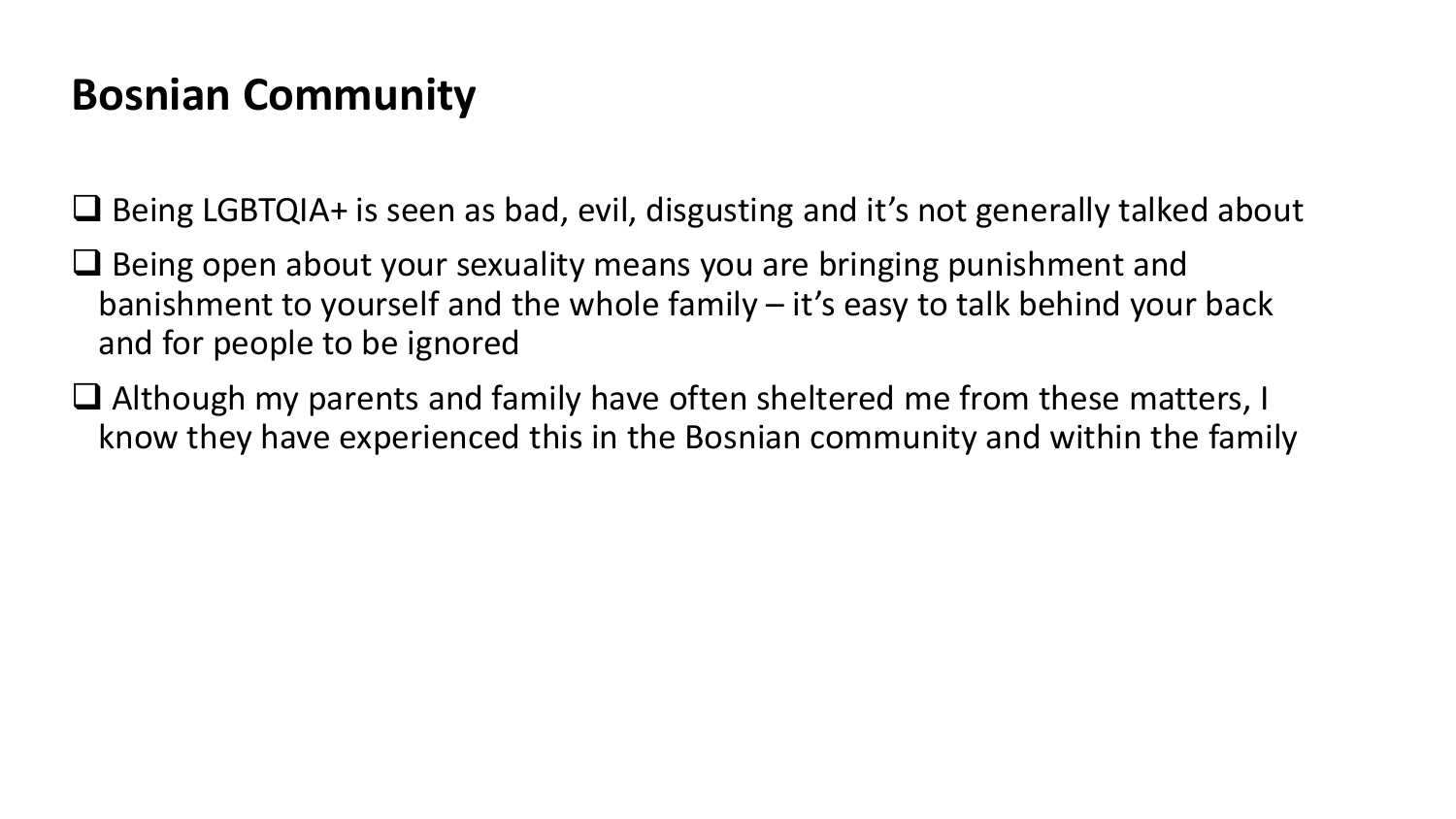#### **The Impacts**

❑ Isolation/Loneliness

❑ Fear

❑ Uncertainty

❑ Sadness/Grief

❑ Re-traumatisation

❑ Loss of self/loss of identity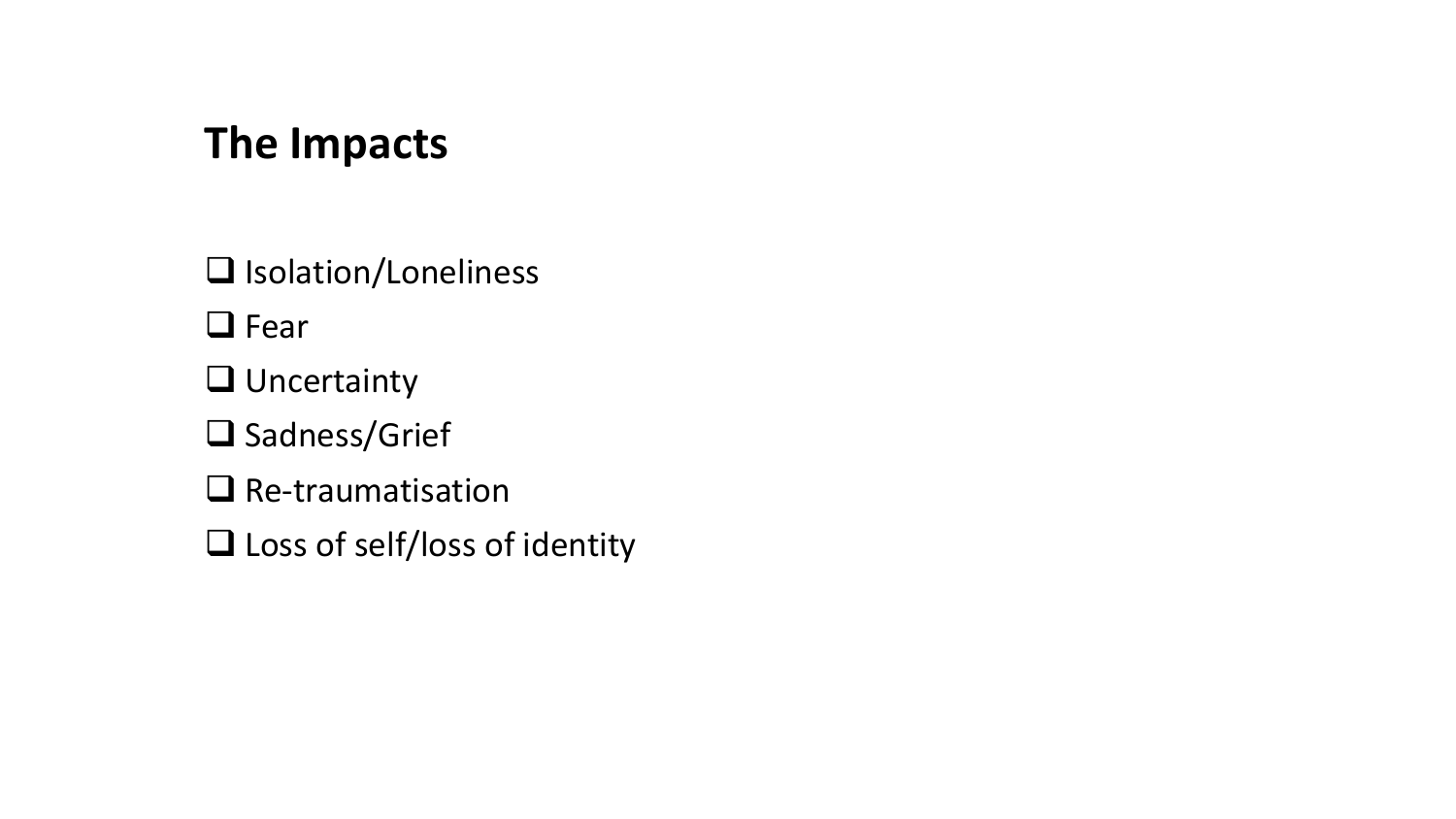#### **Clinical Implications**

❑ Depression

❑ Self-harming behaviours, including drugs & alcohol

❑ Suicidality

❑ Anger

❑ Mental Health issues – Clinical Depression, Anxiety, PTSD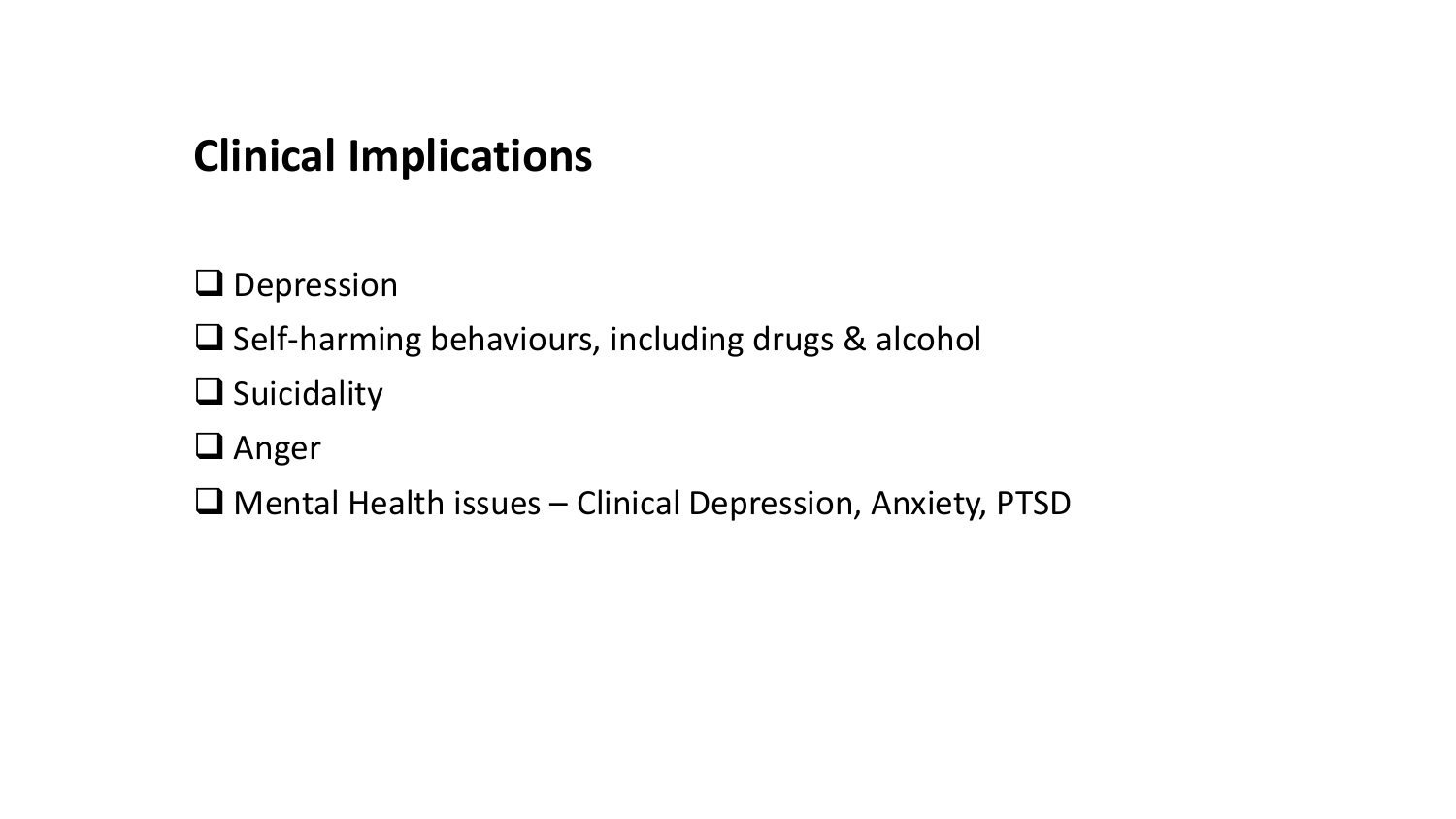#### **Suicidal Ideation**

- ❑ Compared to the general population, LGBTIQ+ people are more likely to have thoughts of suicide, specifically:
- ❑ LGBTQA+ young people aged 16 to 17 were over five times more likely to have experienced suicidal ideation in the past 12 months
- ❑ LGBTI people aged 18 and over were over eighteen times more likely to have considered attempting suicide in the previous 12 months
- ❑ Bisexual people aged 18 and over are nearly six times more likely
- ❑ People with an intersex variation aged 16 and over are nearly five times more likely

*Source: LGBTIQ+ Health Australia 2021 Statistics*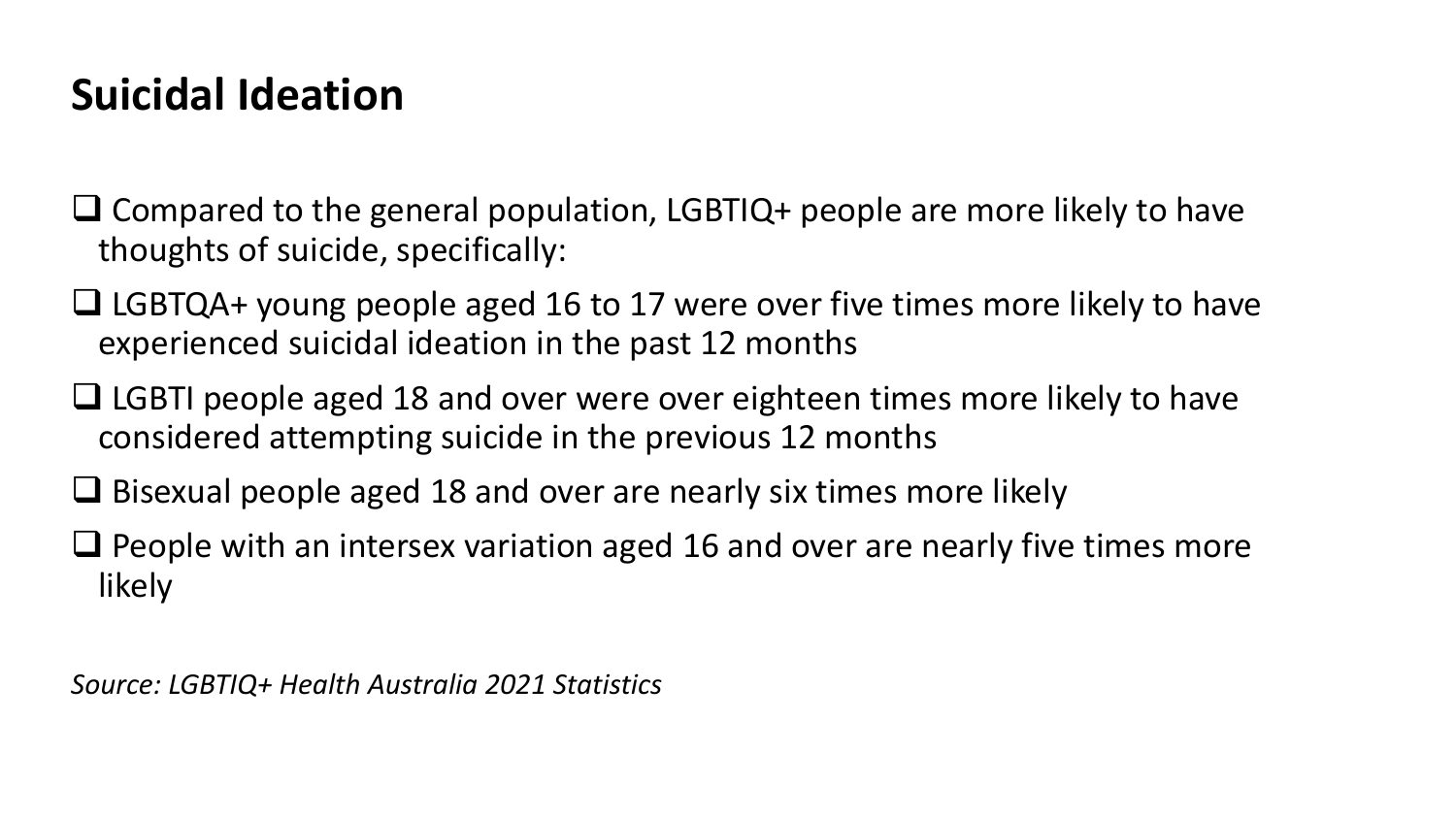#### **Self Harm**

Compared to the general population, LGBTIQ+ people are more likely to have engaged in self-harm in their lifetime, specifically:

- ❑ LGBTQA+ young people are over four times as likely to engage in self-injury
- ❑ Transgender people aged 18 and over are six and a half times more likely
- ❑ People with an intersex variation aged 16 and over are over three times more likely
- ❑ LGBTQA+ young people who experience abuse and harassment are even more likely to have self-harmed

*Source: LGBTIQ+ Health Australia 2021 Statistics*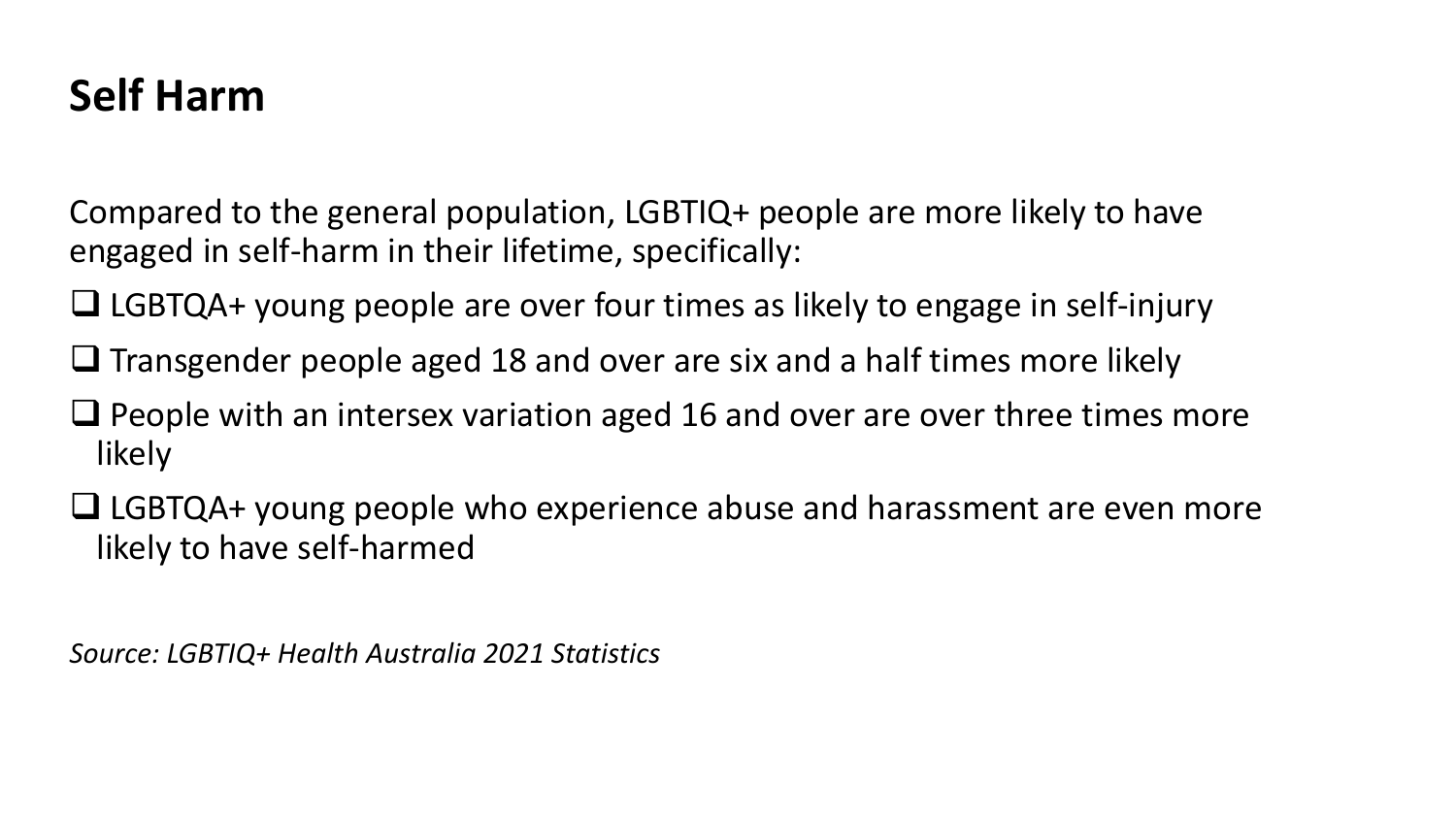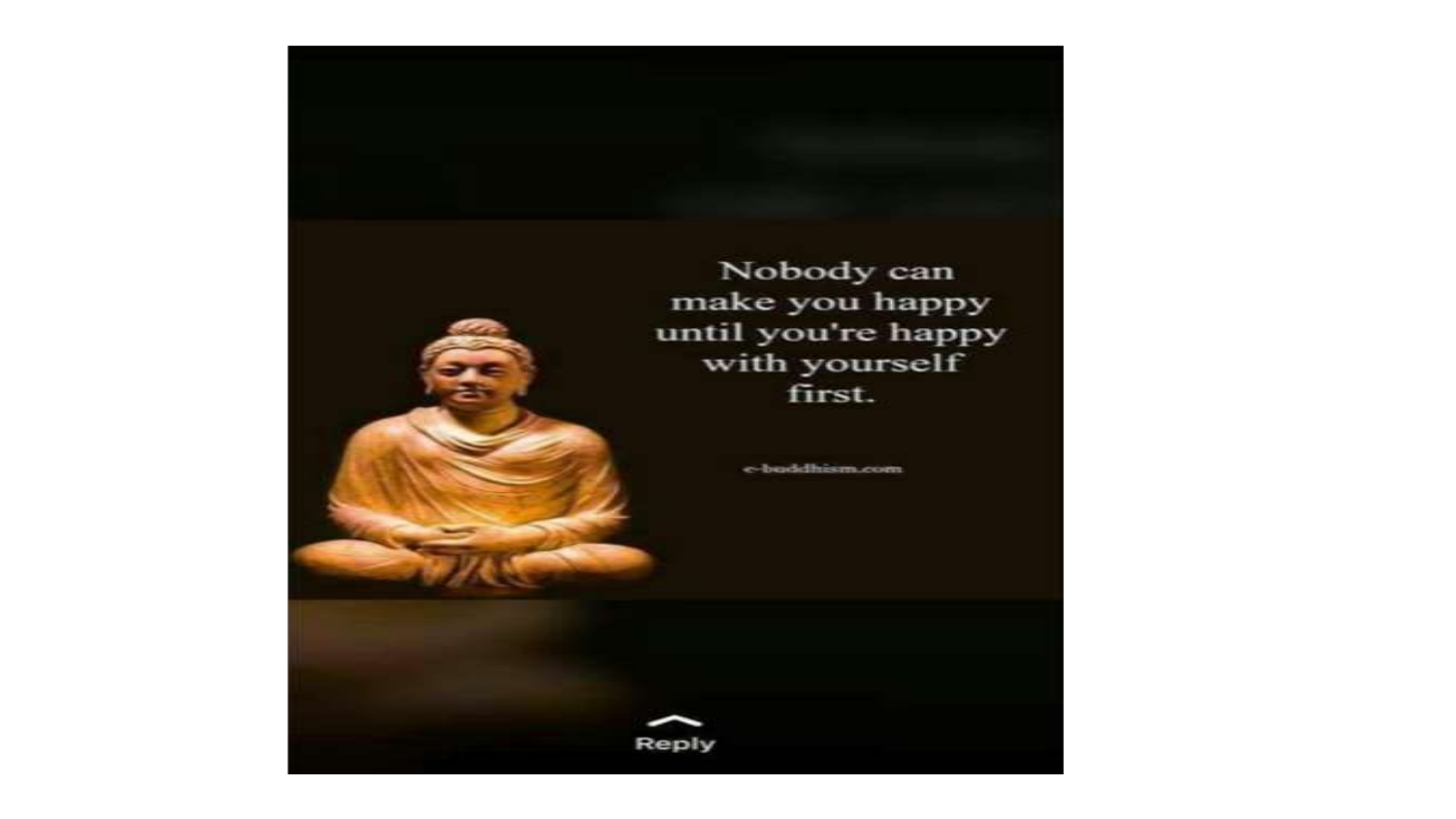Three C's in life:

Choices, Chances, Changes.

You must make a choice to take a chance or your life will never change.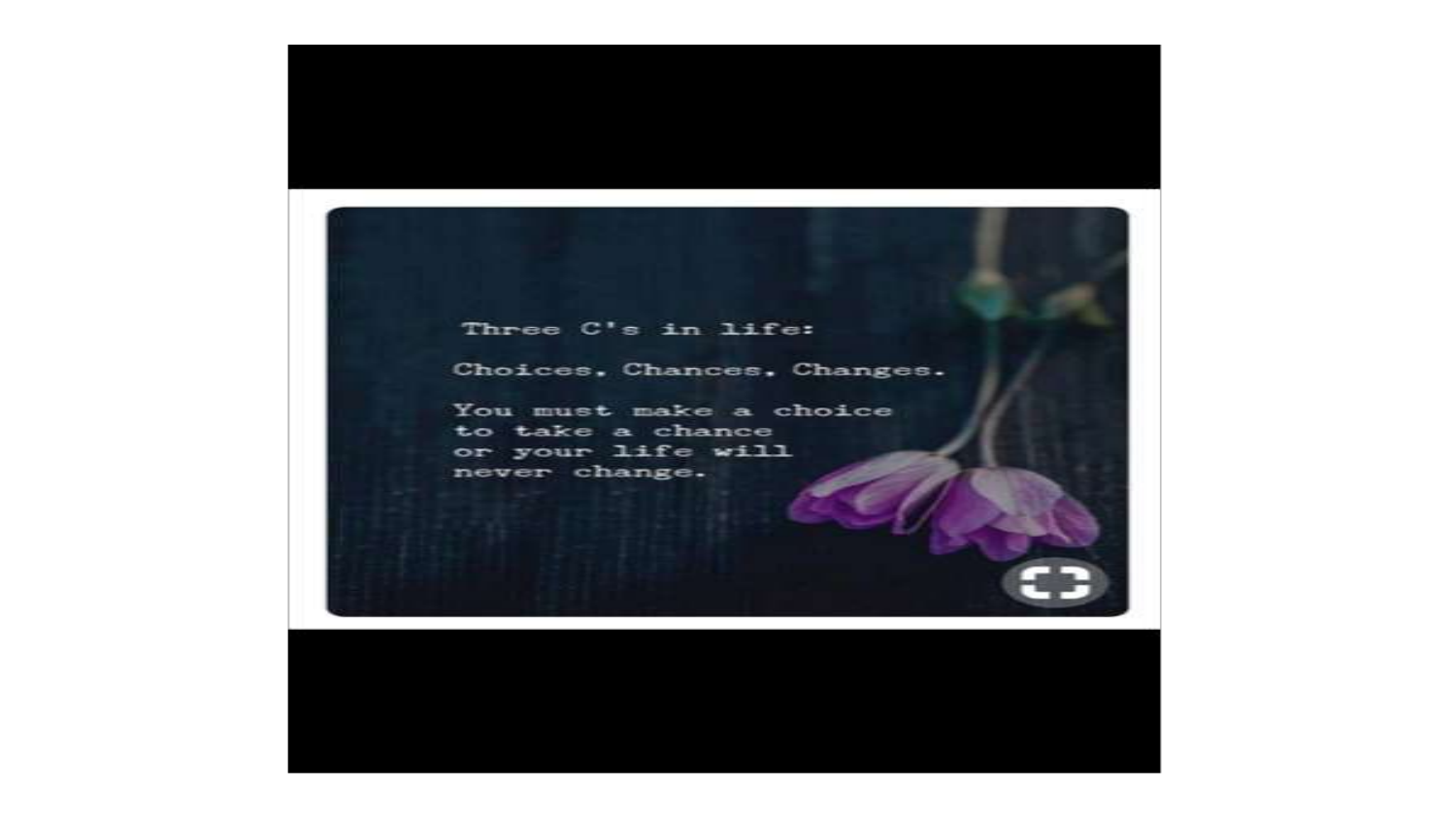

#### Personal Strategies and Intervention Ideas

❑ Working with a variety of organisations: safe individual work such as counselling then progress to group work ❑ Finding an LGBTIQA+ friend ❑ Peer support/allies ❑ Limiting negative online social media and apps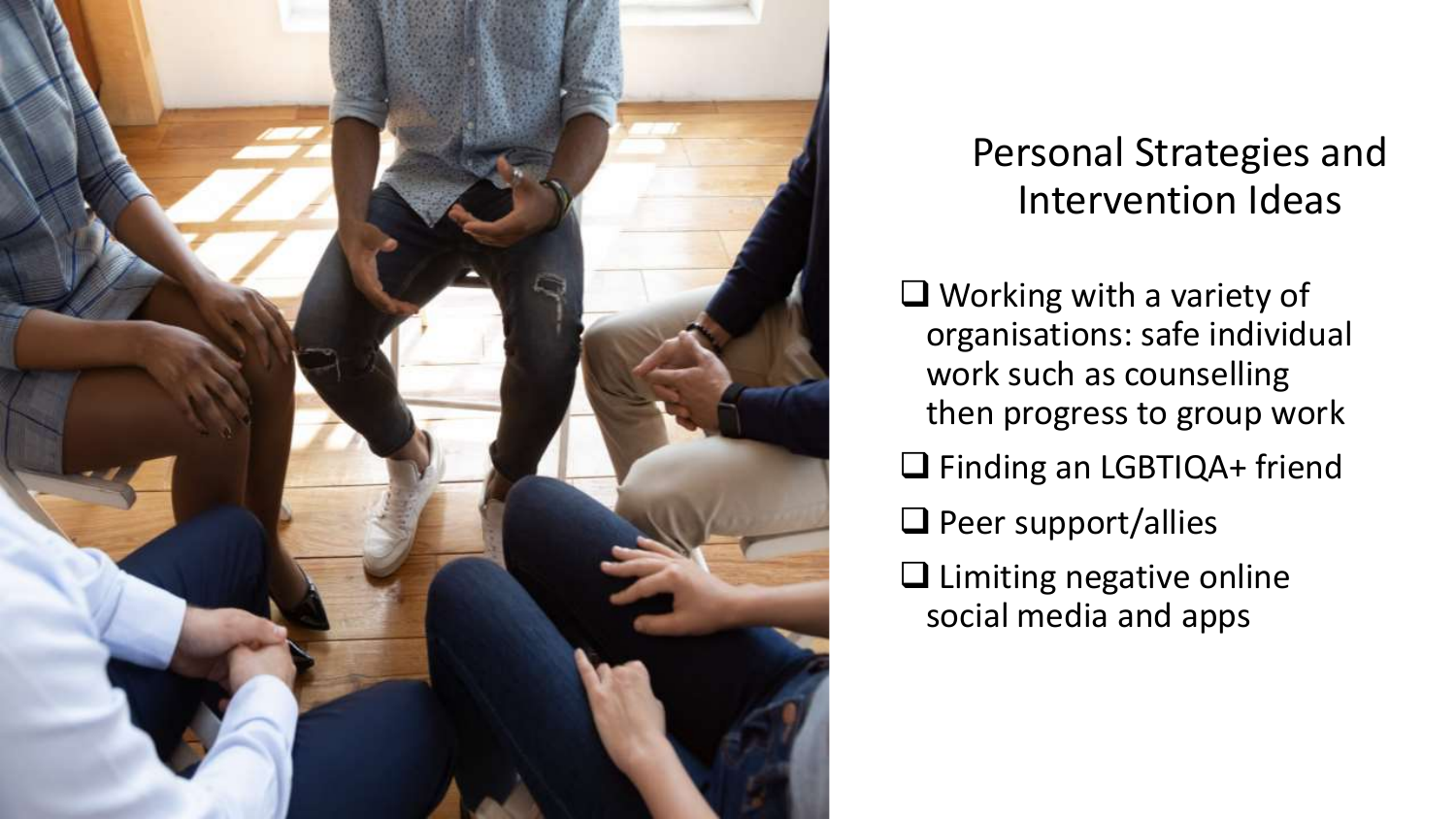

#### Personal Strategies and Intervention Ideas

- ❑ Podcasts ❑ Exercise/Outdoors ❑ Mindfulness and Meditation
- ❑ Volunteer
- ❑ Travel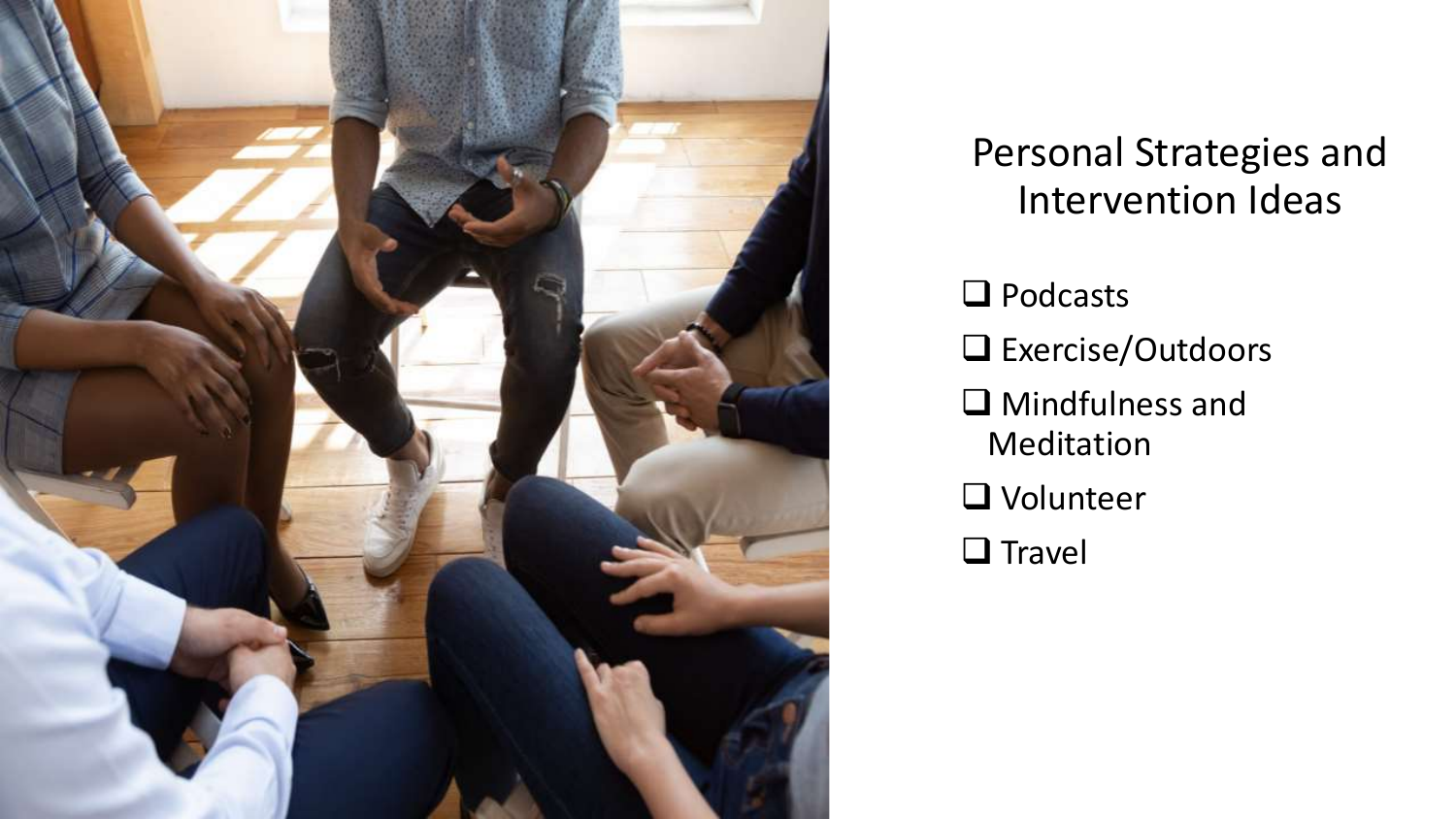#### **Messages to Refugee Families and Community**

 $\Box$  We are lucky to have survived and have a chance to live a new life

- ❑ Your child's sexual orientation is not the whole of them, it is a huge and big part in their life, but there is so much more to know
- ❑ Support such as counselling is available to learn more about yourself, your emotions, feelings and what matters to you
- ❑ World is ever changing and a different place from when you grew up, we have to change in order to grow

❑ Love is all you need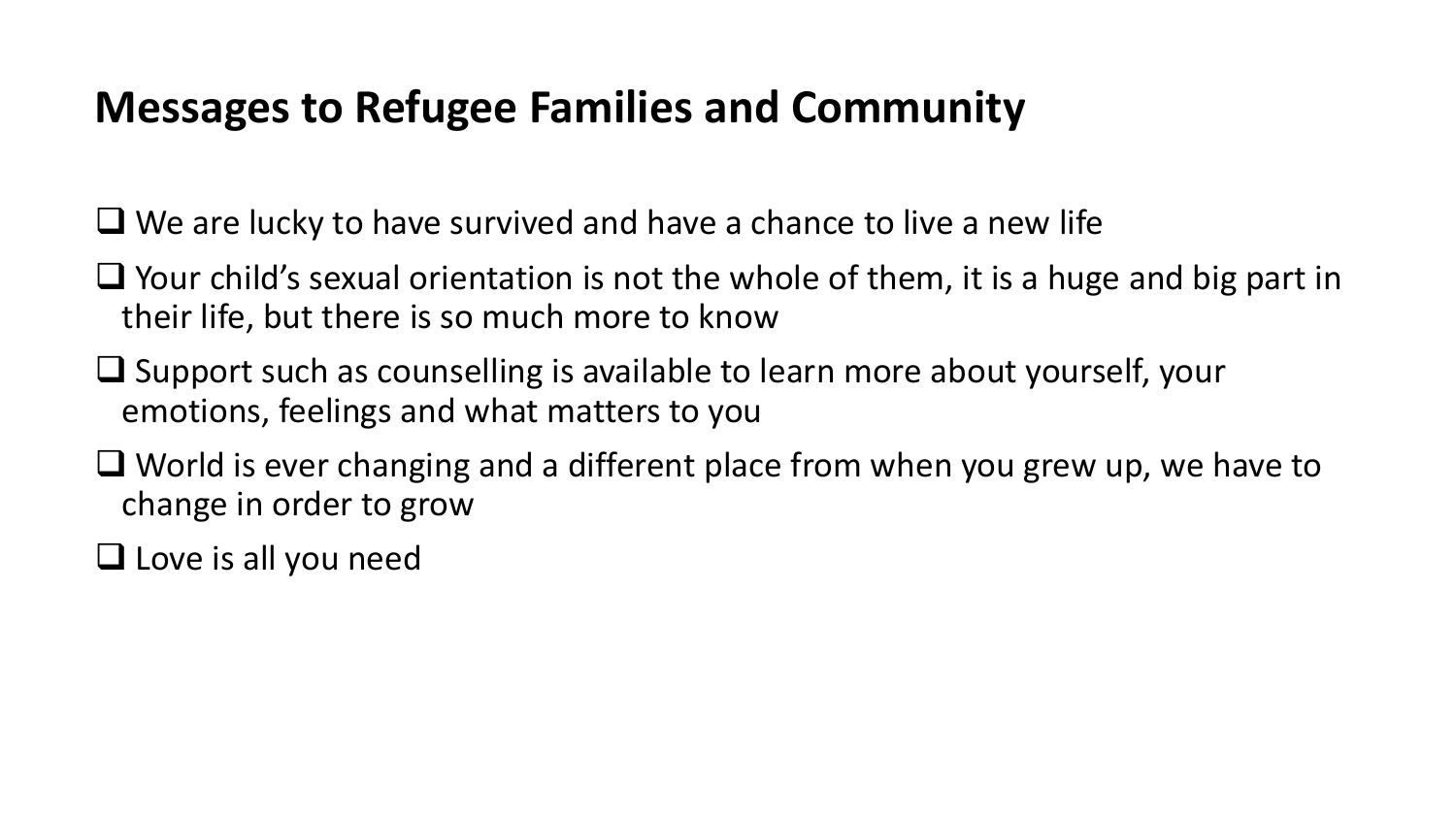



iked by chevi sound and others

ositive shift It is hard to fail and it is hard to succeed. lick which 'hard' you want... more

fiew 1 comment



Add a comment...



days acro.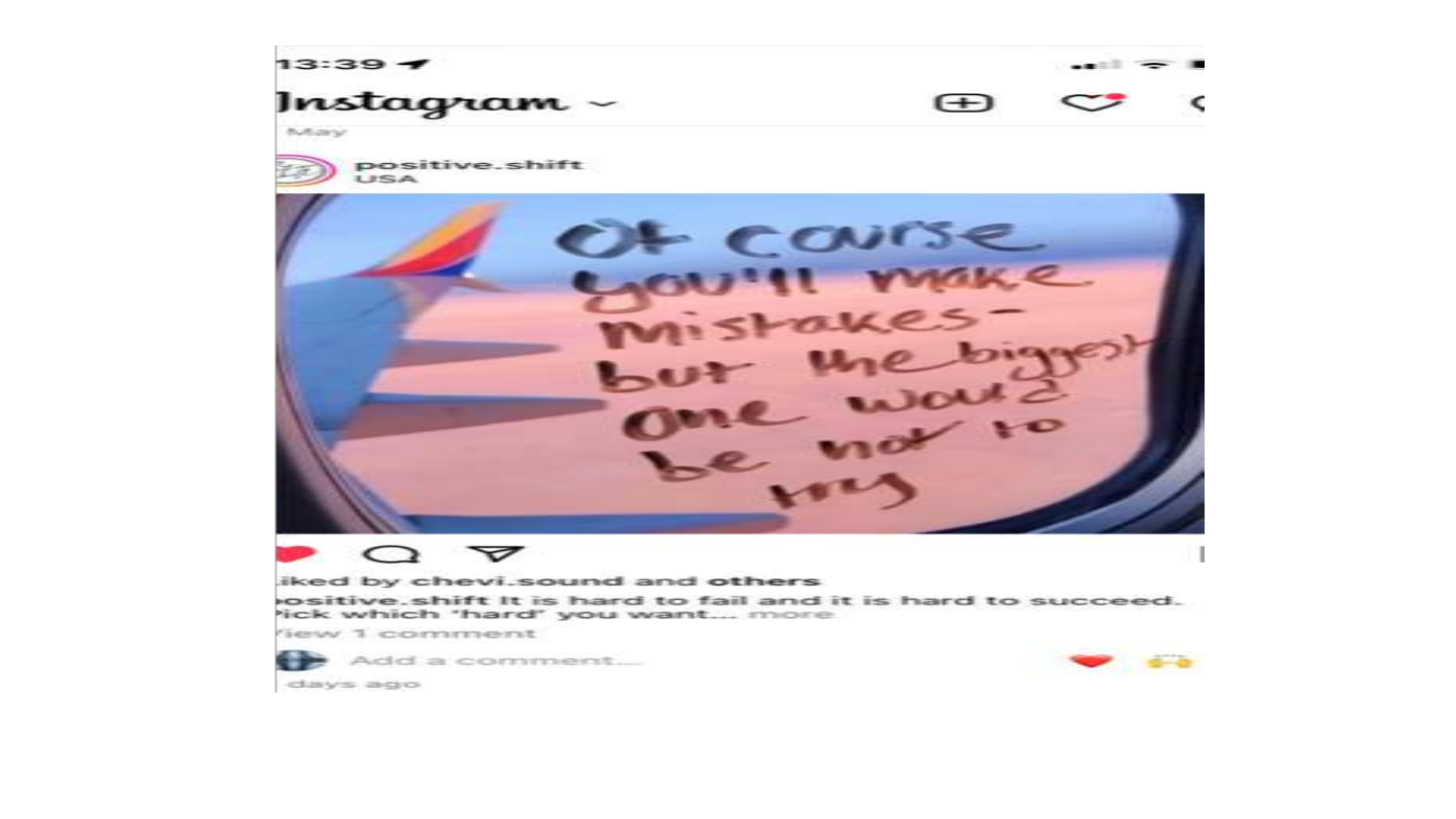#### Location

- Survivors and Mates Support Network (SAMSN)
- Ground Floor, 8 10 Palmer St
- Parramatta NSW 2150

#### Contact Details

- Tel: (02) 8355 3711
- Free call: 1800 4 SAMSN (72676)
- [www.samsn.org.au](http://www.samsn.org.au/)
- [elvis@samsn.org.au](mailto:intake@samsn.org.au)

LinkedIn/elviscaus



**SURVIVORS & MATES SUPPORT NETWORK**